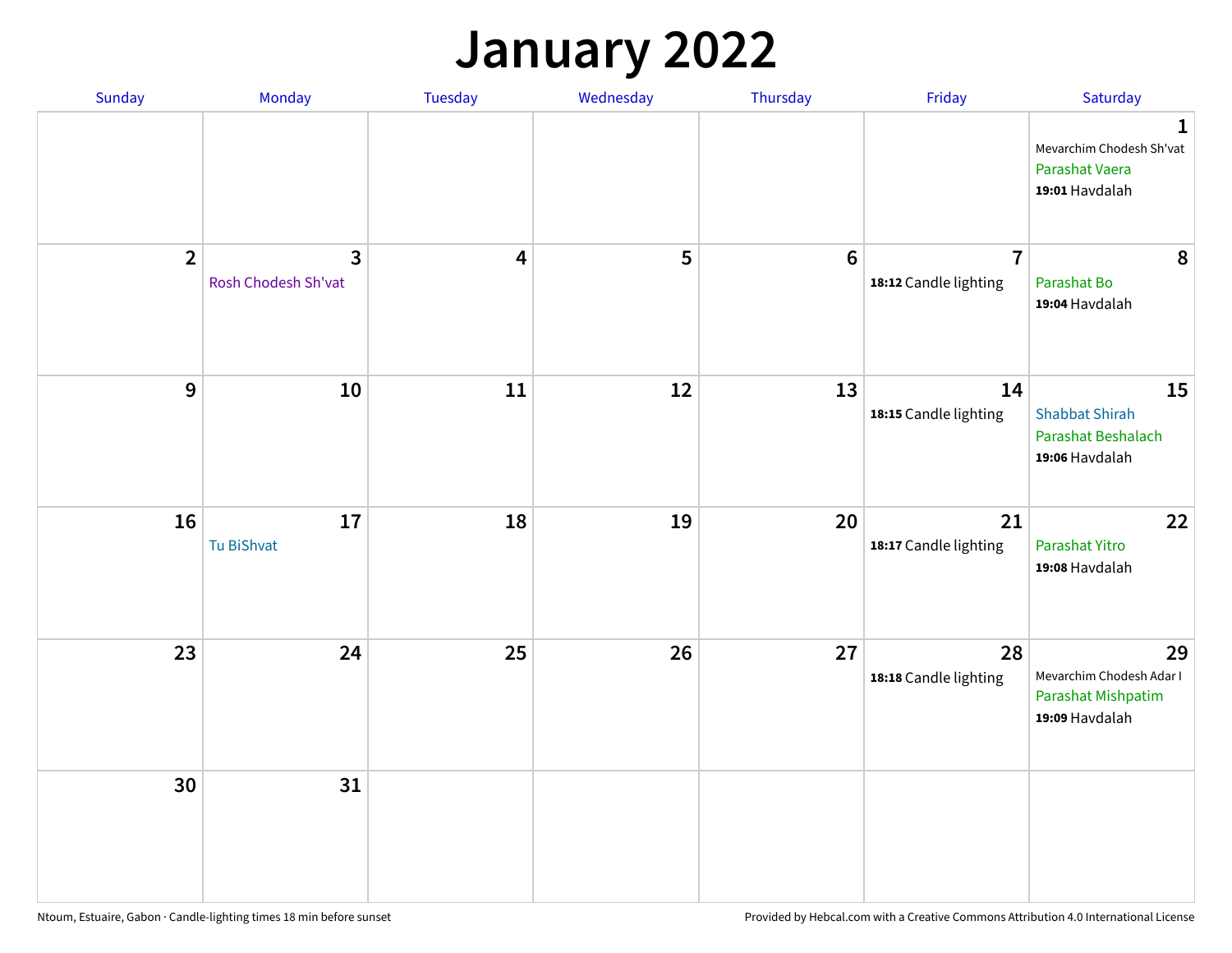# **February 2022**

| Sunday           | Monday         | Tuesday                             | Wednesday                             | Thursday | Friday                                           | Saturday                                                                                          |
|------------------|----------------|-------------------------------------|---------------------------------------|----------|--------------------------------------------------|---------------------------------------------------------------------------------------------------|
|                  |                | $\mathbf{1}$<br>Rosh Chodesh Adar I | $\overline{2}$<br>Rosh Chodesh Adar I | 3        | $\overline{\mathbf{4}}$<br>18:19 Candle lighting | $5\phantom{.0}$<br>Parashat Terumah<br>19:10 Havdalah                                             |
| $\boldsymbol{6}$ | $\overline{7}$ | 8                                   | $\boldsymbol{9}$                      | 10       | 11<br>18:20 Candle lighting                      | 12<br>Parashat Tetzaveh<br>19:10 Havdalah                                                         |
| 13               | 14             | 15<br><b>Purim Katan</b>            | 16                                    | 17       | 18<br>18:19 Candle lighting                      | 19<br>Parashat Ki Tisa<br>19:09 Havdalah                                                          |
| 20               | 21             | 22                                  | 23                                    | 24       | 25<br>18:19 Candle lighting                      | 26<br><b>Shabbat Shekalim</b><br>Mevarchim Chodesh Adar II<br>Parashat Vayakhel<br>19:08 Havdalah |
| 27               | 28             |                                     |                                       |          |                                                  |                                                                                                   |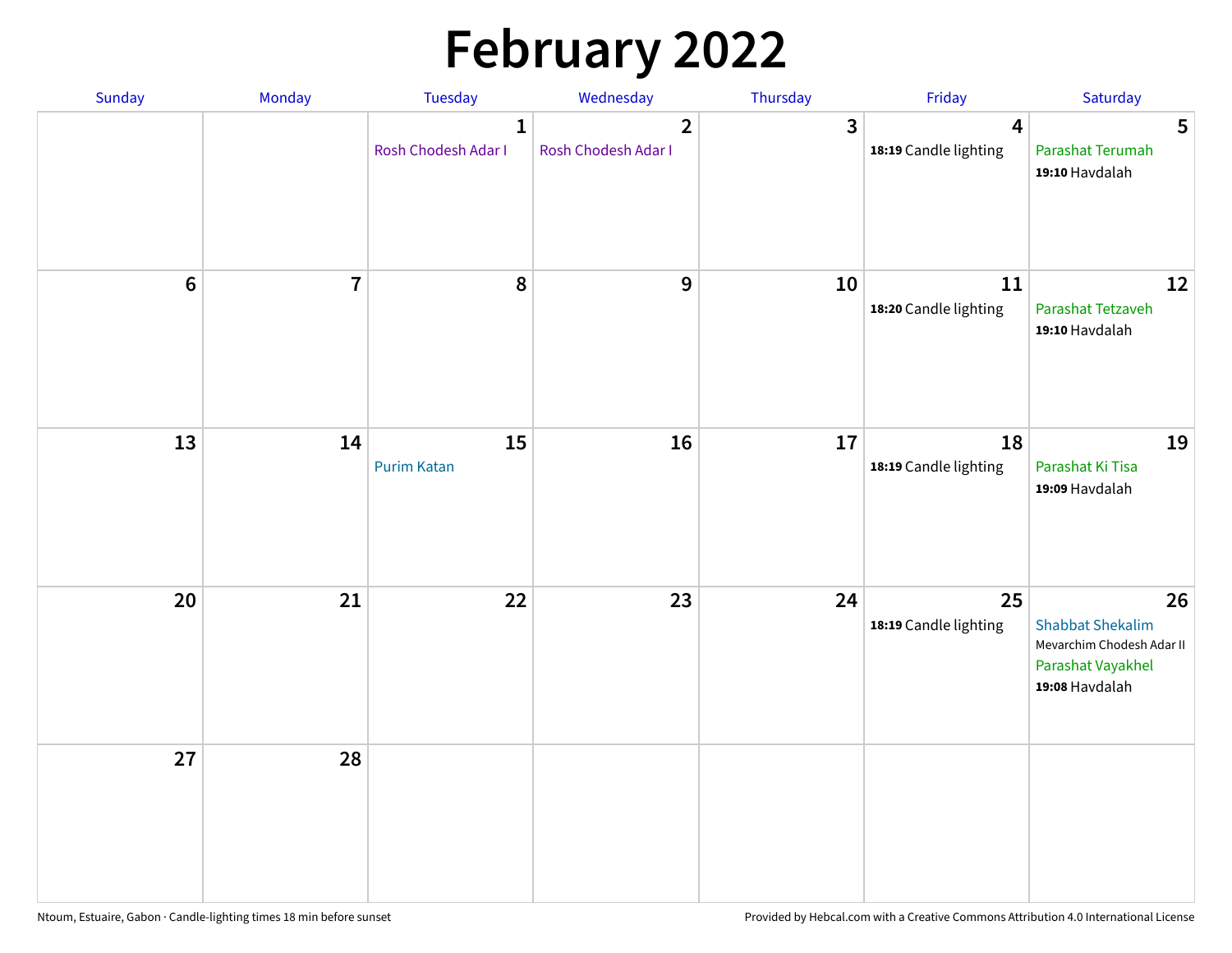## **March 2022**

| Sunday | Monday         | <b>Tuesday</b> | Wednesday                                                                                | Thursday                  | Friday                                                                   | Saturday                                                                                   |
|--------|----------------|----------------|------------------------------------------------------------------------------------------|---------------------------|--------------------------------------------------------------------------|--------------------------------------------------------------------------------------------|
|        |                | $\mathbf{1}$   | $\overline{\mathbf{2}}$                                                                  | 3<br>Rosh Chodesh Adar II | $\overline{\mathbf{4}}$<br>Rosh Chodesh Adar II<br>18:17 Candle lighting | 5<br>Parashat Pekudei<br>19:06 Havdalah                                                    |
| $6\,$  | $\overline{7}$ | 8              | 9                                                                                        | 10                        | 11<br>18:16 Candle lighting                                              | 12<br><b>Shabbat Zachor</b><br>Parashat Vayikra<br>19:05 Havdalah                          |
| 13     | 14             | 15             | 16<br>05:25 Fast begins<br><b>Ta'anit Esther</b><br>18:58 Fast ends<br><b>Erev Purim</b> | 17<br>Purim               | 18<br><b>Shushan Purim</b><br>18:14 Candle lighting                      | 19<br>Parashat Tzav<br>19:03 Havdalah                                                      |
| 20     | 21             | 22             | 23                                                                                       | 24                        | 25<br>18:12 Candle lighting                                              | 26<br><b>Shabbat Parah</b><br>Mevarchim Chodesh Nisan<br>Parashat Shmini<br>19:01 Havdalah |
| 27     | 28             | 29             | 30                                                                                       | 31                        |                                                                          |                                                                                            |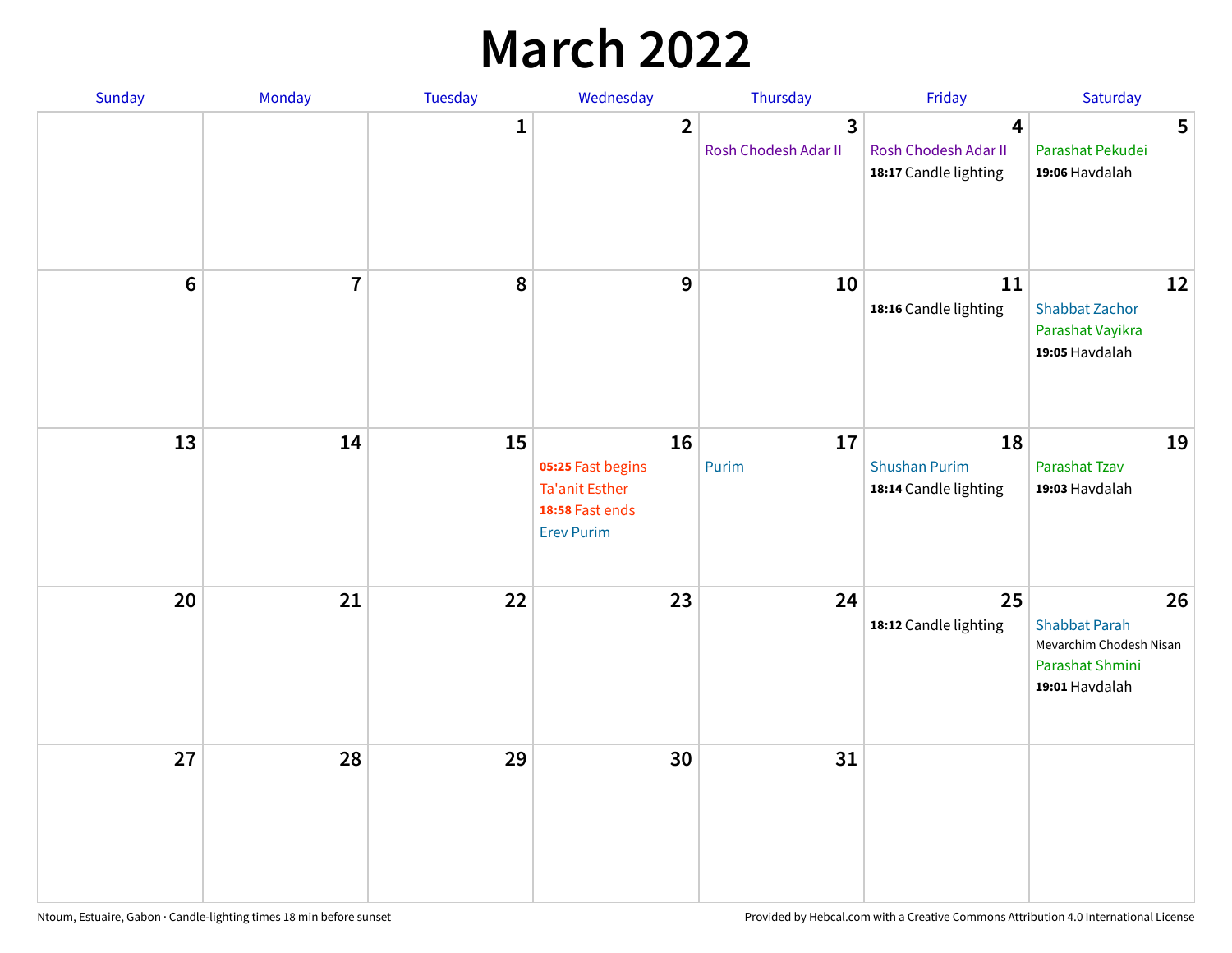## **April 2022**

| <b>Sunday</b>                            | Monday                  | <b>Tuesday</b>         | Wednesday             | Thursday                                        | Friday                                                                                            | Saturday                                                                                                            |
|------------------------------------------|-------------------------|------------------------|-----------------------|-------------------------------------------------|---------------------------------------------------------------------------------------------------|---------------------------------------------------------------------------------------------------------------------|
|                                          |                         |                        |                       |                                                 | $\mathbf{1}$<br>18:10 Candle lighting                                                             | $\overline{2}$<br><b>Shabbat HaChodesh</b><br><b>Rosh Chodesh Nisan</b><br><b>Parashat Tazria</b><br>18:59 Havdalah |
| 3                                        | 4                       | 5                      | $6\phantom{1}$        | $\overline{7}$                                  | 8<br>18:08 Candle lighting                                                                        | 9<br><b>Shabbat HaGadol</b><br>Parashat Metzora<br>18:57 Havdalah                                                   |
| 10                                       | 11<br>Yom HaAliyah      | 12                     | 13                    | 14                                              | 15<br>05:15 Fast begins<br><b>Ta'anit Bechorot</b><br><b>Erev Pesach</b><br>18:06 Candle lighting | 16<br>Pesach I<br>18:56 Candle lighting                                                                             |
| 17<br><b>Pesach II</b><br>18:55 Havdalah | 18<br>Pesach III (CH"M) | 19<br>Pesach IV (CH"M) | 20<br>Pesach V (CH"M) | 21<br>Pesach VI (CH"M)<br>18:05 Candle lighting | 22<br><b>Pesach VII</b><br>18:05 Candle lighting                                                  | 23<br><b>Pesach VIII</b><br>18:54 Havdalah                                                                          |
| 24                                       | 25                      | 26                     | 27                    | 28<br>Yom HaShoah                               | 29<br>18:04 Candle lighting                                                                       | 30<br>Mevarchim Chodesh Iyyar<br>Parashat Achrei Mot<br>18:54 Havdalah                                              |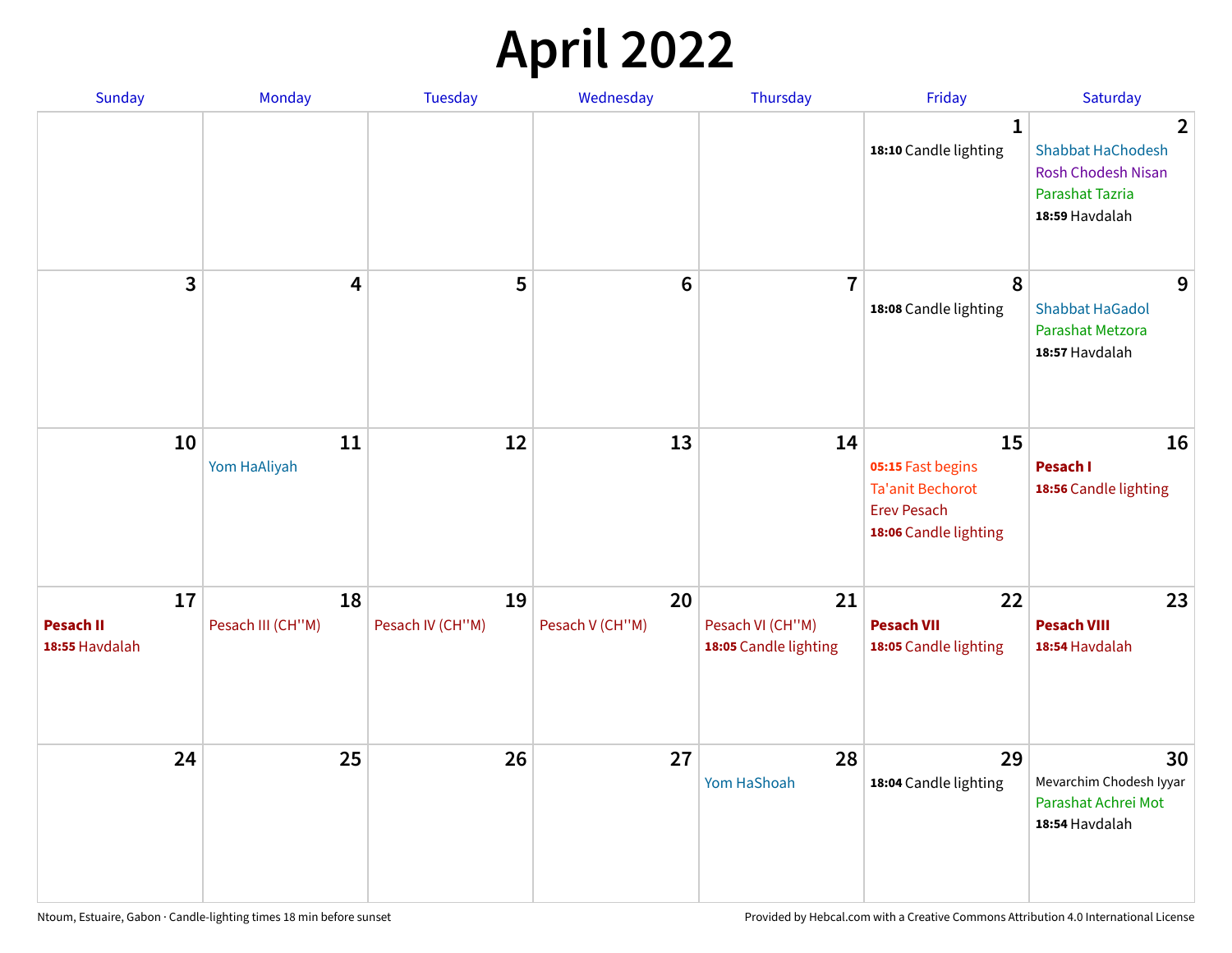## **May 2022**

| Sunday                             | Monday                               | Tuesday                         | Wednesday          | Thursday            | Friday                                   | Saturday                                                               |
|------------------------------------|--------------------------------------|---------------------------------|--------------------|---------------------|------------------------------------------|------------------------------------------------------------------------|
| $\mathbf{1}$<br>Rosh Chodesh Iyyar | $\overline{2}$<br>Rosh Chodesh Iyyar | 3                               | 4<br>Yom HaZikaron | 5<br>Yom HaAtzma'ut | $6\phantom{1}6$<br>18:03 Candle lighting | $\overline{7}$<br>Parashat Kedoshim<br>18:54 Havdalah                  |
| $\pmb{8}$                          | $\mathbf{9}$                         | 10                              | 11                 | 12                  | 13<br>18:03 Candle lighting              | 14<br><b>Parashat Emor</b><br>18:54 Havdalah                           |
| 15<br>Pesach Sheni                 | 16                                   | 17                              | 18                 | 19<br>Lag BaOmer    | 20<br>18:03 Candle lighting              | 21<br>Parashat Behar<br>18:54 Havdalah                                 |
| 22                                 | 23                                   | 24                              | 25                 | 26                  | 27<br>18:04 Candle lighting              | 28<br>Mevarchim Chodesh Sivan<br>Parashat Bechukotai<br>18:55 Havdalah |
| 29<br>Yom Yerushalayim             | 30                                   | 31<br><b>Rosh Chodesh Sivan</b> |                    |                     |                                          |                                                                        |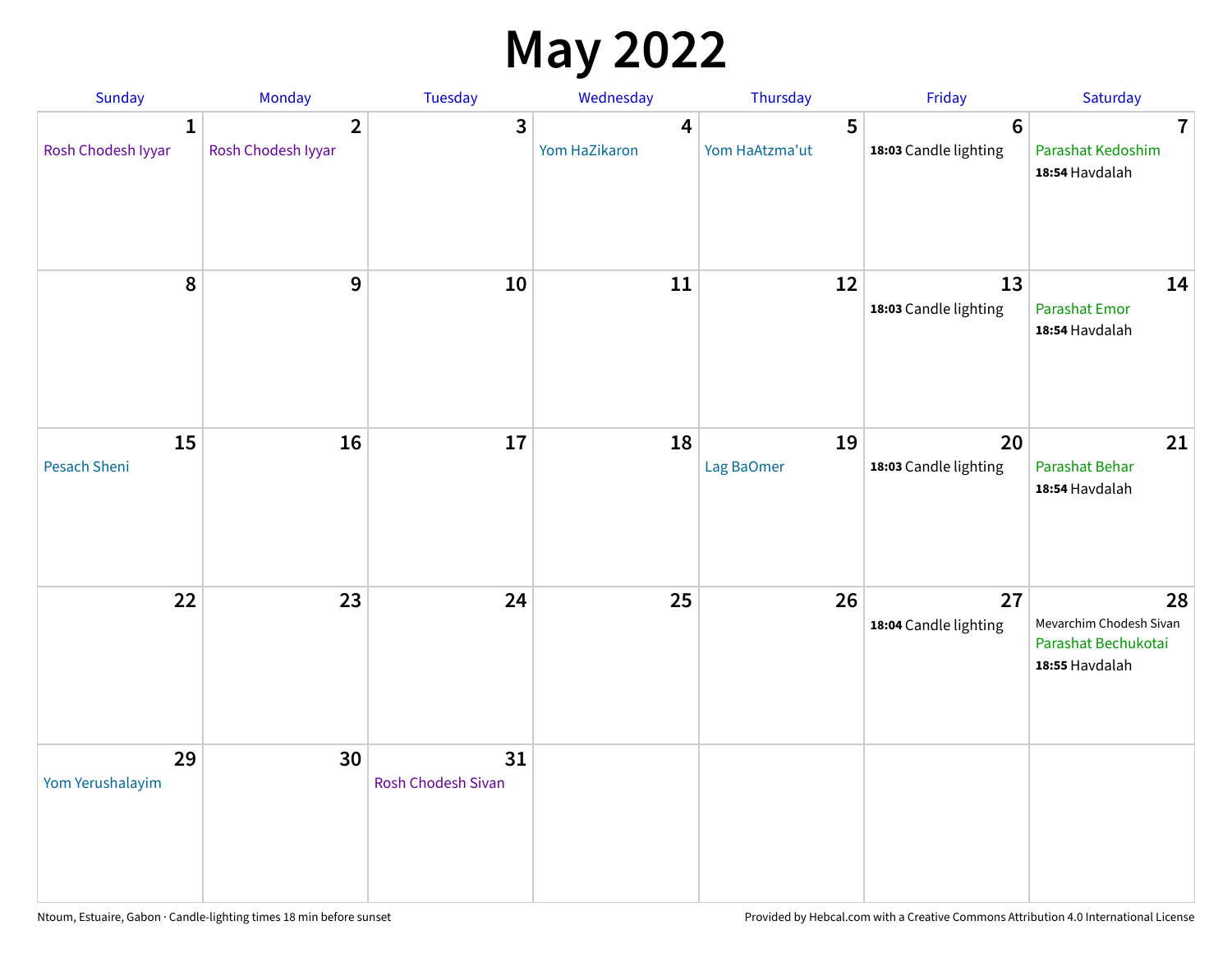#### **June 2022**

| Sunday                                         | Monday                                                 | Tuesday        | Wednesday                       | Thursday                        | Friday                      | Saturday                                                               |
|------------------------------------------------|--------------------------------------------------------|----------------|---------------------------------|---------------------------------|-----------------------------|------------------------------------------------------------------------|
|                                                |                                                        |                | 1                               | $\overline{2}$                  | 3<br>18:05 Candle lighting  | 4<br><b>Erev Shavuot</b><br>Parashat Bamidbar<br>18:57 Candle lighting |
| 5<br><b>Shavuot I</b><br>18:57 Candle lighting | $6\phantom{1}6$<br><b>Shavuot II</b><br>18:57 Havdalah | $\overline{7}$ | 8                               | 9                               | 10<br>18:06 Candle lighting | 11<br><b>Parashat Nasso</b><br>18:58 Havdalah                          |
| 12                                             | 13                                                     | 14             | 15                              | 16                              | 17<br>18:08 Candle lighting | 18<br>Parashat Beha'alotcha<br>19:00 Havdalah                          |
| 19                                             | 20                                                     | 21             | 22                              | 23                              | 24<br>18:09 Candle lighting | 25<br>Mevarchim Chodesh Tamuz<br>Parashat Sh'lach<br>19:01 Havdalah    |
| 26                                             | 27                                                     | 28             | 29<br><b>Rosh Chodesh Tamuz</b> | 30<br><b>Rosh Chodesh Tamuz</b> |                             |                                                                        |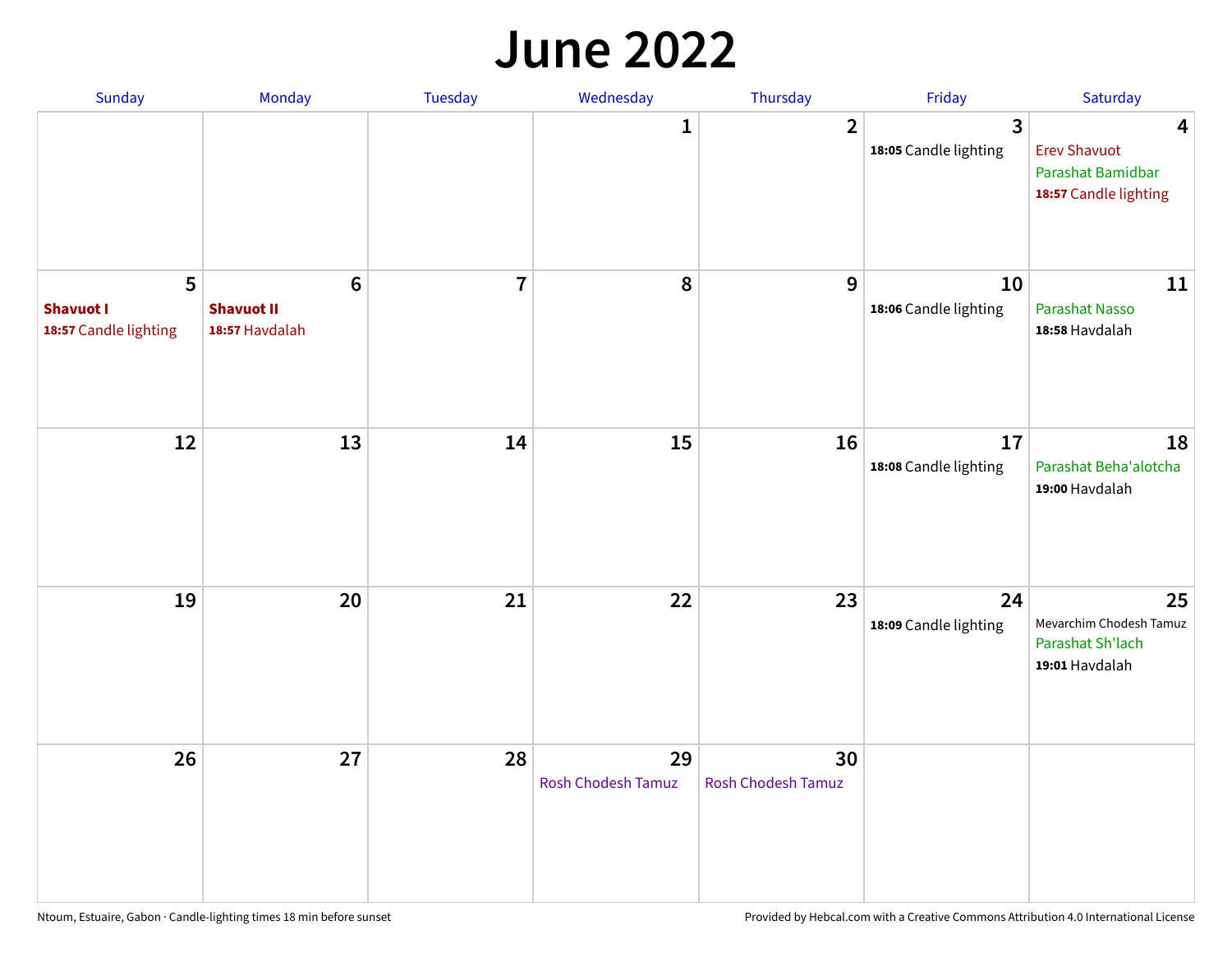## **July 2022**

| Sunday                                                           | Monday                  | Tuesday | Wednesday | Thursday       | Friday                                         | Saturday                                                                |
|------------------------------------------------------------------|-------------------------|---------|-----------|----------------|------------------------------------------------|-------------------------------------------------------------------------|
|                                                                  |                         |         |           |                | $\mathbf{1}$<br>18:11 Candle lighting          | $\overline{2}$<br>Parashat Korach<br>19:03 Havdalah                     |
| $\overline{\mathbf{3}}$                                          | $\overline{\mathbf{4}}$ | 5       | $\bf 6$   | $\overline{7}$ | 8<br>18:12 Candle lighting                     | 9<br>Parashat Chukat<br>19:04 Havdalah                                  |
| 10                                                               | 11                      | 12      | 13        | 14             | 15<br>18:13 Candle lighting                    | 16<br>Parashat Balak<br>19:04 Havdalah                                  |
| 17<br>05:17 Fast begins<br><b>Tzom Tammuz</b><br>18:58 Fast ends | 18                      | 19      | 20        | 21             | 22<br>18:13 Candle lighting                    | 23<br>Mevarchim Chodesh Av<br><b>Parashat Pinchas</b><br>19:04 Havdalah |
| 24                                                               | 25                      | 26      | 27        | 28             | 29<br>Rosh Chodesh Av<br>18:13 Candle lighting | 30<br>Parashat Matot-Masei<br>19:04 Havdalah                            |
| 31                                                               |                         |         |           |                |                                                |                                                                         |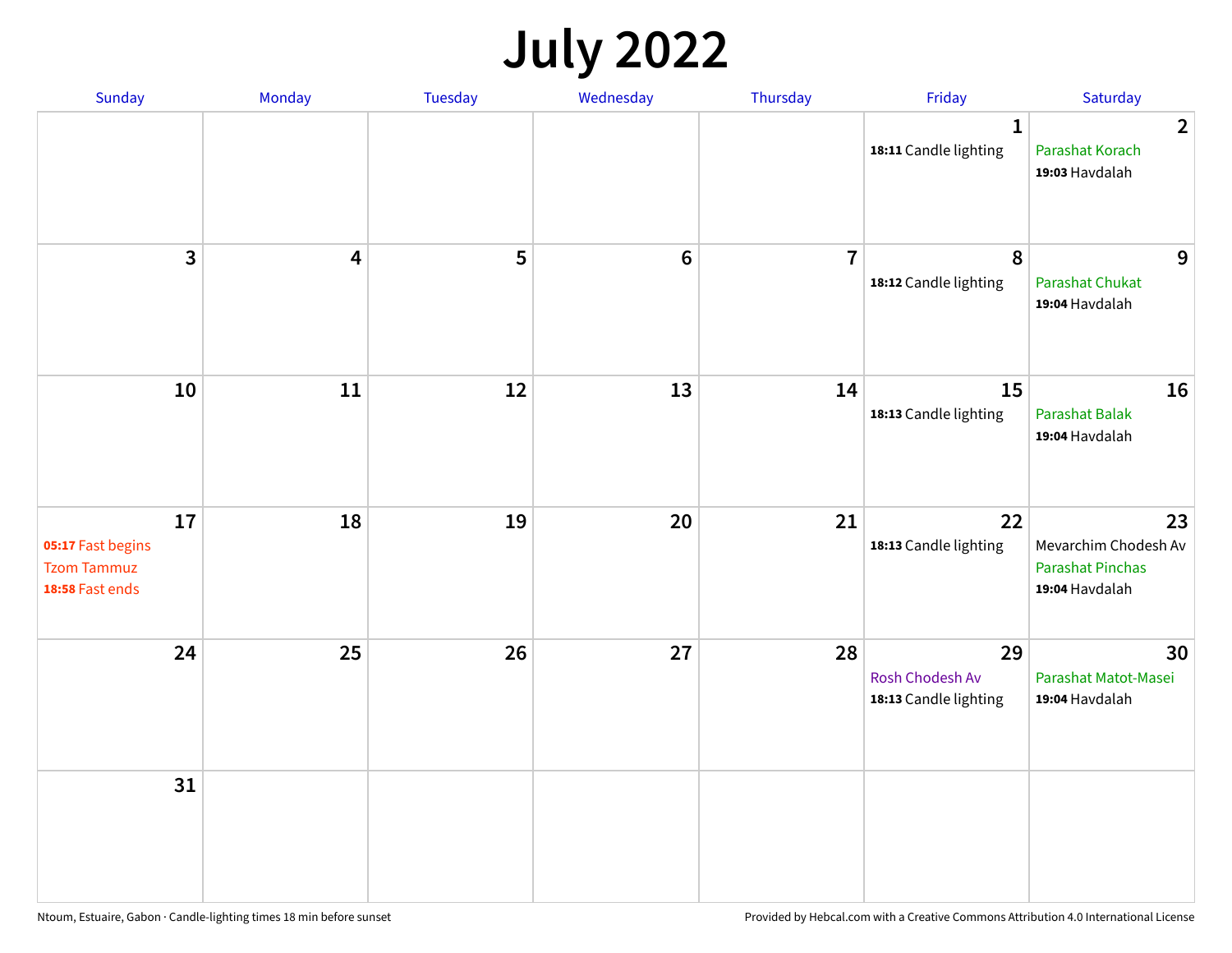## **August 2022**

| Sunday                                                      | Monday       | Tuesday                 | Wednesday | Thursday | Friday                                 | Saturday                                                                                                                       |
|-------------------------------------------------------------|--------------|-------------------------|-----------|----------|----------------------------------------|--------------------------------------------------------------------------------------------------------------------------------|
|                                                             | $\mathbf{1}$ | $\overline{\mathbf{2}}$ | 3         | 4        | 5<br>18:12 Candle lighting             | $6\phantom{1}6$<br><b>Shabbat Chazon</b><br>18:31 Fast begins<br>Erev Tish'a B'Av<br><b>Parashat Devarim</b><br>19:03 Havdalah |
| $\overline{7}$<br>Tish'a B'Av (observed)<br>18:57 Fast ends | 8            | 9                       | 10        | 11       | 12<br>Tu B'Av<br>18:11 Candle lighting | 13<br>Shabbat Nachamu<br>Parashat Vaetchanan<br>19:01 Havdalah                                                                 |
| 14                                                          | 15           | 16                      | 17        | 18       | 19<br>18:10 Candle lighting            | 20<br>Mevarchim Chodesh Elul<br><b>Parashat Eikev</b><br>18:59 Havdalah                                                        |
| 21                                                          | 22           | 23                      | 24        | 25       | 26<br>18:08 Candle lighting            | 27<br><b>Rosh Chodesh Elul</b><br>Parashat Re'eh<br>18:57 Havdalah                                                             |
| 28<br>Rosh Hashana LaBehemot<br>Rosh Chodesh Elul           | 29           | 30                      | 31        |          |                                        |                                                                                                                                |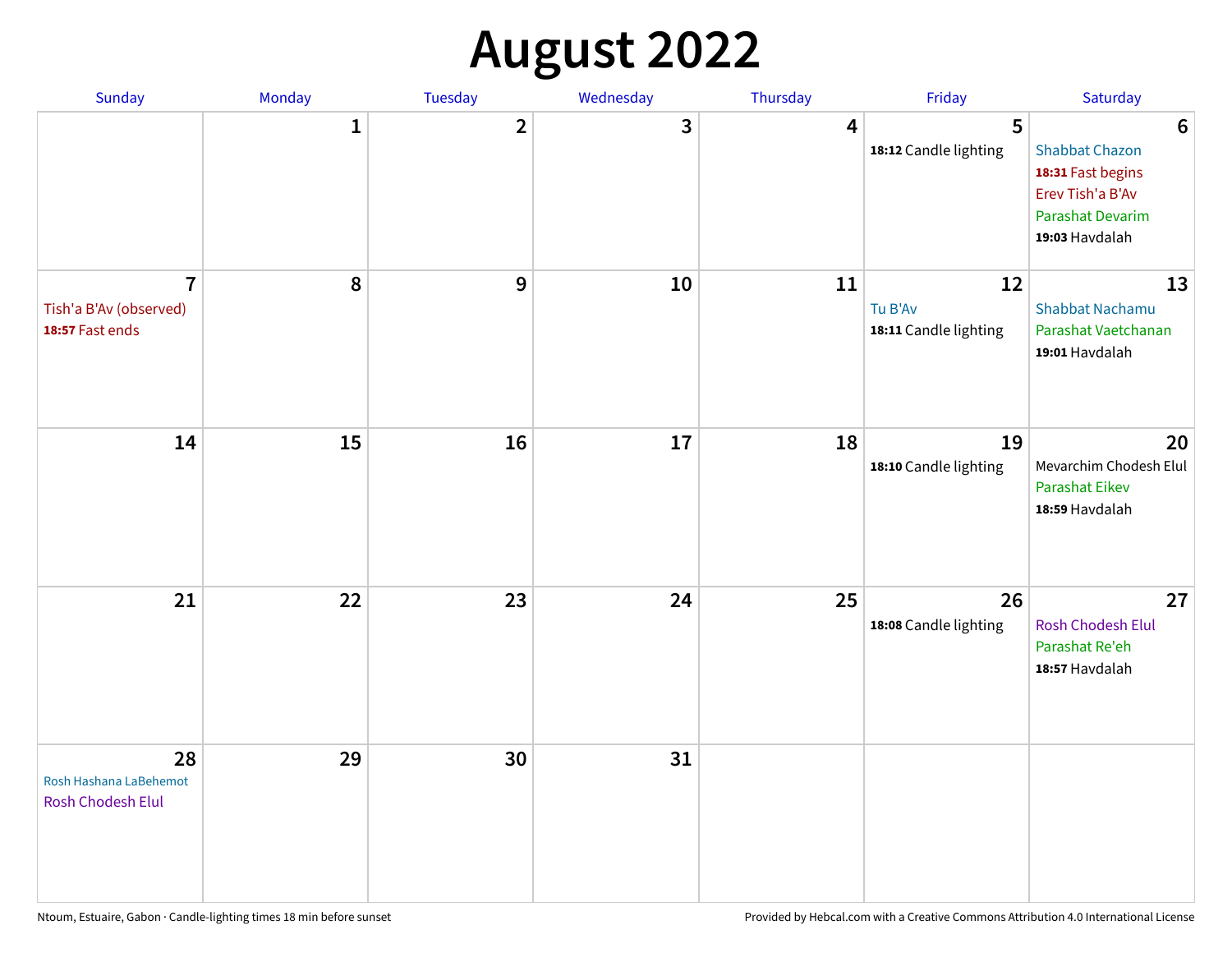## **September 2022**

| Sunday                                           | Monday                                           | Tuesday                                        | Wednesday                                                          | Thursday     | Friday                                  | Saturday                                                  |
|--------------------------------------------------|--------------------------------------------------|------------------------------------------------|--------------------------------------------------------------------|--------------|-----------------------------------------|-----------------------------------------------------------|
|                                                  |                                                  |                                                |                                                                    | $\mathbf{1}$ | $\overline{2}$<br>18:06 Candle lighting | 3<br><b>Parashat Shoftim</b><br>18:55 Havdalah            |
| $\overline{\mathbf{4}}$                          | 5                                                | $6\phantom{1}6$                                | $\overline{7}$                                                     | 8            | 9<br>18:03 Candle lighting              | 10<br>Parashat Ki Teitzei<br>18:52 Havdalah               |
| $11\,$                                           | 12                                               | 13                                             | 14                                                                 | 15           | 16<br>18:01 Candle lighting             | 17<br>Leil Selichot<br>Parashat Ki Tavo<br>18:49 Havdalah |
| 18                                               | 19                                               | 20                                             | 21                                                                 | 22           | 23<br>17:58 Candle lighting             | 24<br>Parashat Nitzavim<br>18:47 Havdalah                 |
| 25<br>Erev Rosh Hashana<br>17:57 Candle lighting | 26<br>Rosh Hashana 5783<br>18:46 Candle lighting | 27<br><b>Rosh Hashana II</b><br>18:46 Havdalah | 28<br>05:07 Fast begins<br><b>Tzom Gedaliah</b><br>18:40 Fast ends | 29           | 30<br>17:56 Candle lighting             |                                                           |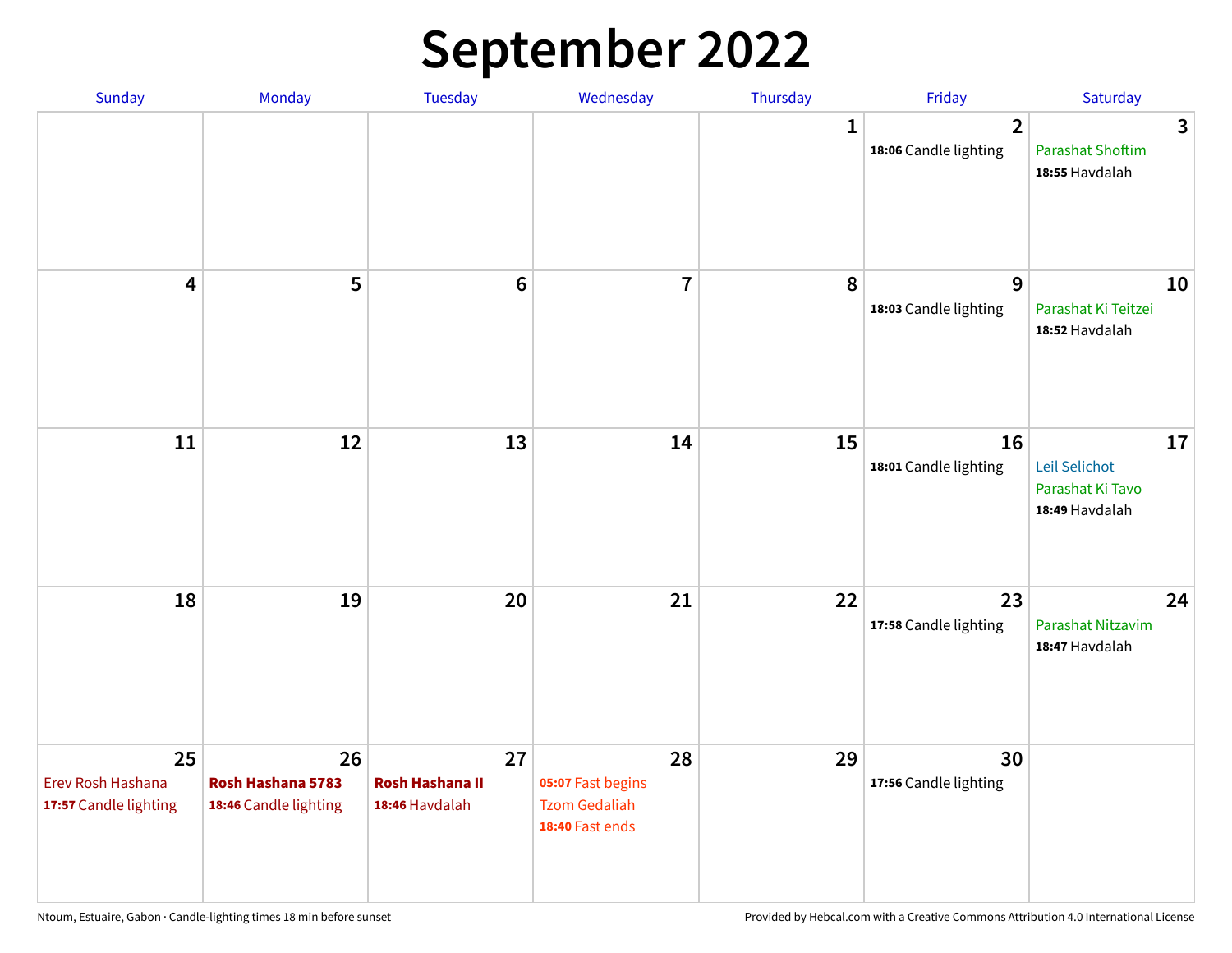## **October 2022**

| Sunday                                                   | Monday                                               | <b>Tuesday</b>                                                    | Wednesday                                | Thursday               | Friday                                         | Saturday                                                                |
|----------------------------------------------------------|------------------------------------------------------|-------------------------------------------------------------------|------------------------------------------|------------------------|------------------------------------------------|-------------------------------------------------------------------------|
|                                                          |                                                      |                                                                   |                                          |                        |                                                | 1<br><b>Shabbat Shuva</b><br>Parashat Vayeilech<br>18:45 Havdalah       |
| $\overline{2}$                                           | 3                                                    | $\overline{4}$<br><b>Erev Yom Kippur</b><br>17:54 Candle lighting | 5<br><b>Yom Kippur</b><br>18:43 Havdalah | 6                      | $\overline{7}$<br>17:53 Candle lighting        | 8<br>Parashat Ha'Azinu<br>18:42 Havdalah                                |
| 9<br><b>Erev Sukkot</b><br>17:53 Candle lighting         | 10<br><b>Sukkot I</b><br>18:42 Candle lighting       | 11<br><b>Sukkot II</b><br>18:42 Havdalah                          | 12<br>Sukkot III (CH"M)                  | 13<br>Sukkot IV (CH"M) | 14<br>Sukkot V (CH"M)<br>17:52 Candle lighting | 15<br>Sukkot VI (CH"M)<br>18:41 Havdalah                                |
| 16<br>Sukkot VII (Hoshana Raba)<br>17:51 Candle lighting | 17<br><b>Shmini Atzeret</b><br>18:40 Candle lighting | 18<br><b>Simchat Torah</b><br>18:40 Havdalah                      | 19                                       | 20                     | 21<br>17:50 Candle lighting                    | 22<br>Mevarchim Chodesh Cheshvan<br>Parashat Bereshit<br>18:40 Havdalah |
| 23                                                       | 24                                                   | 25<br>Rosh Chodesh Cheshvan                                       | 26<br>Rosh Chodesh Cheshvan              | 27                     | 28<br>17:49 Candle lighting                    | 29<br><b>Parashat Noach</b><br>18:39 Havdalah                           |
| 30                                                       | 31                                                   |                                                                   |                                          |                        |                                                |                                                                         |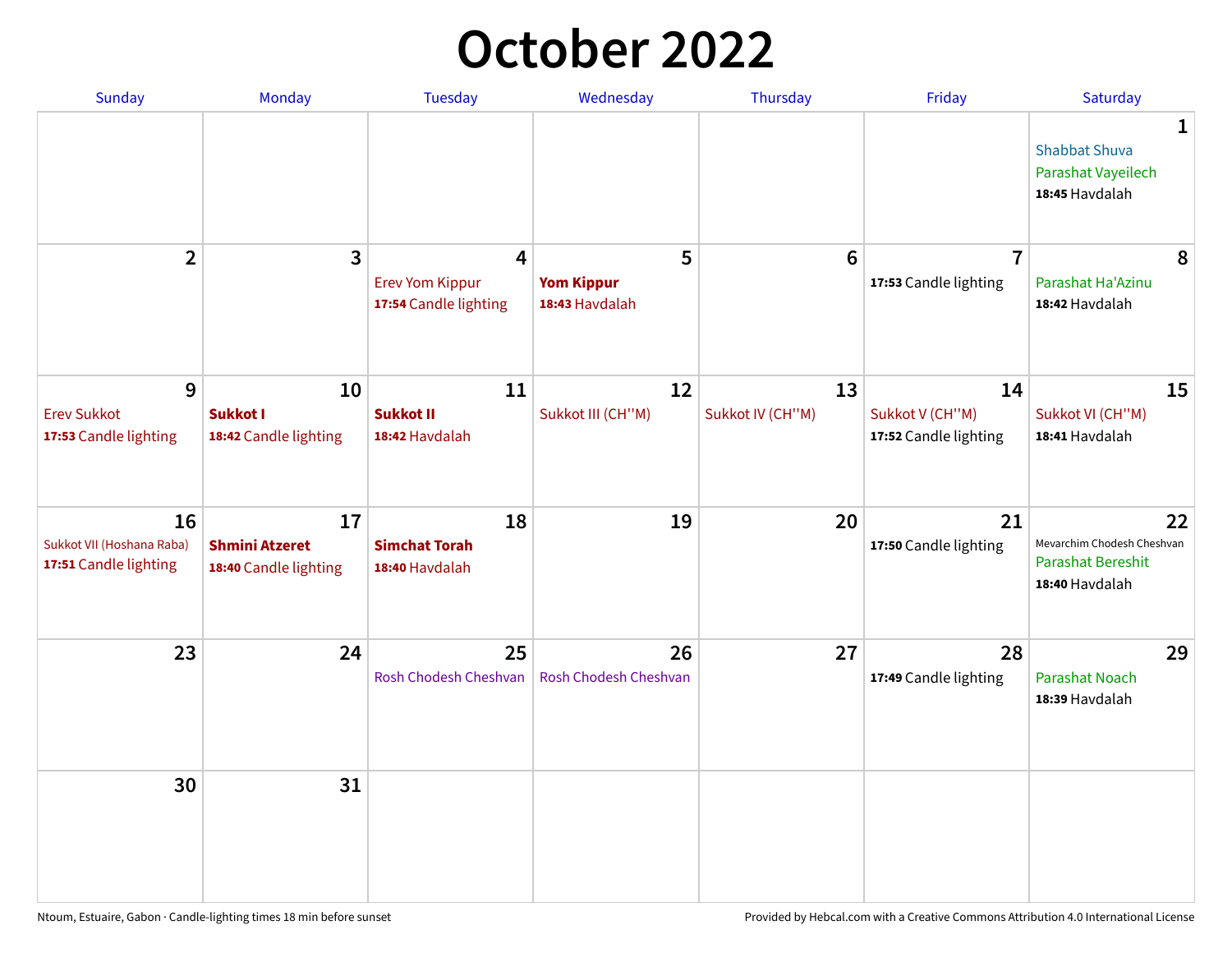### **November 2022**

| Sunday         | Monday         | <b>Tuesday</b>                                 | Wednesday        | Thursday                  | Friday                                             | Saturday                                                                 |
|----------------|----------------|------------------------------------------------|------------------|---------------------------|----------------------------------------------------|--------------------------------------------------------------------------|
|                |                | $\mathbf{1}$<br>Yom HaAliyah School Observance | $\overline{2}$   | $\mathbf{3}$              | $\overline{\mathbf{4}}$<br>17:49 Candle lighting   | 5<br>Parashat Lech-Lecha<br>18:39 Havdalah                               |
| $6\phantom{a}$ | $\overline{7}$ | 8                                              | $\boldsymbol{9}$ | 10                        | 11<br>17:49 Candle lighting                        | 12<br>Parashat Vayera<br>18:40 Havdalah                                  |
| 13             | 14             | 15                                             | 16               | 17                        | 18<br>17:51 Candle lighting                        | 19<br>Mevarchim Chodesh Kislev<br>Parashat Chayei Sara<br>18:42 Havdalah |
| 20             | 21             | 22                                             | 23<br>Sigd       | 24<br>Rosh Chodesh Kislev | 25<br>Rosh Chodesh Kislev<br>17:52 Candle lighting | 26<br><b>Parashat Toldot</b><br>18:44 Havdalah                           |
| 27             | 28             | 29                                             | 30               |                           |                                                    |                                                                          |